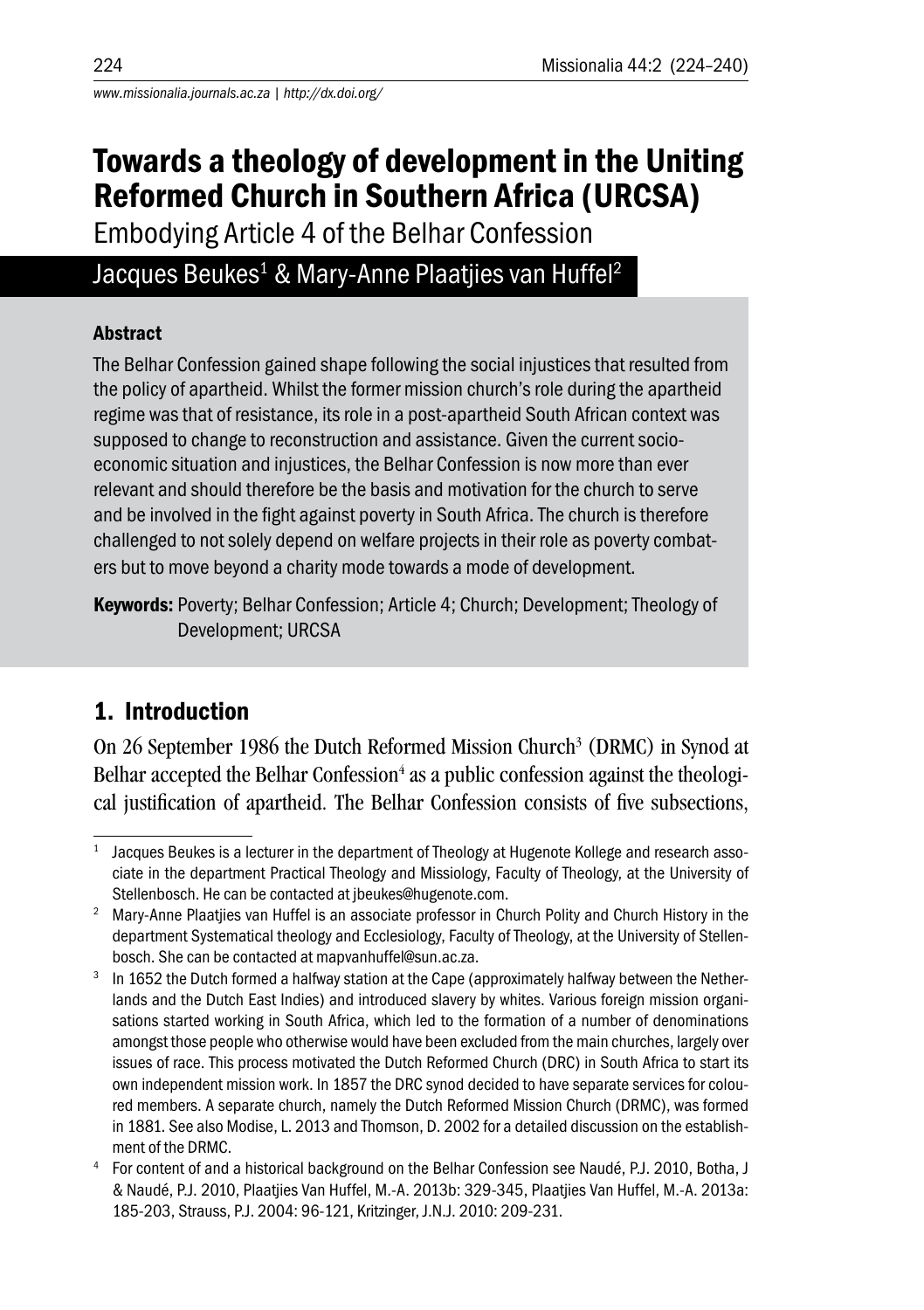which for citation purposes will be referred to as Articles. The first Article repeats and confirms the ancient Christian belief in the triune God, who establishes the Church. The following three<sup>5</sup> Articles, namely Unity, Reconciliation and Justice, deal with the church and her role in the world. The fifth Article calls the church to do what is confessed, even if it means persecution (Naudé 2010:5). The Belhar Confession is a confession in which the Uniting Reformed Church in Southern Africa (URCSA)6 affirms her faith and in doing so also compels herself to being a leader in the continuous struggle for socio-economic justice in South Africa.

This affirmation of faith is Biblically justified and is evident in the Belhar Confession. However, two URCSA theologians and scholars of the Belhar Confession, Smit (2006b:299) and Tshaka (2005:262), in their various reflections on the meaning of the Belhar Confession made critical inquiries on the URCSA's involvement in South Africa: "What are the challenges that face the URCSA in South Africa in its current changed and changing context? Is the URCSA doing enough to deal with the realisation of issues such as unity, reconciliation and justice?" (Tshaka 2005:262) and also "What would this truly mean in our world, our societies, today – to be a church [that] embodies the claims and convictions of our own confession?" (Smit 2006b:299). This paper attempts to address these critical reflections by exhorting the URCSA that all modes of involvement in the South African socio-economic context should be motivated and determined from its Biblical, but also from its Belhar Confessional convictions and beliefs, as the URCSA is called to embody what she confesses.

This critical assessment is necessary as the need for a reformed confession such as the Belhar Confession arose from moral or ethical crises and challenges; on the other hand any form of *status confessionis* calls the church to praxis, embodiment and doing of the gospel as it is expressed in the confessional language (Smit 2006a:9). This is particularly in view of the latter embodiment and practice of the Belhar Confession which emphasises the need to convert a biblical-theological perspective of Article 4 to a theology of development. In doing so we will *firstly* define what is meant by a theology of development; *secondly* we will [very] briefly deliberate on Korten's generation theories; *thirdly* the church and development will be discussed; and *finally* this paper will be concluded with the conversion of a biblical-theological perspective of the Belhar Confession, but especially of Article 4, to a theology of development.

<sup>&</sup>lt;sup>5</sup> Articles two to four (Unity, Reconciliation and Justice) are also known as the three pillars of the Belhar Confession (cf. Botha, J. & Naudé, P.J. 2010). 6 In 1994 the Uniting Reformed Church in Southern Africa (URCSA) was formed by the unification of

the black Dutch Reformed Church in Africa (DRCA) and coloured Dutch Reformed Mission Church (DRMC).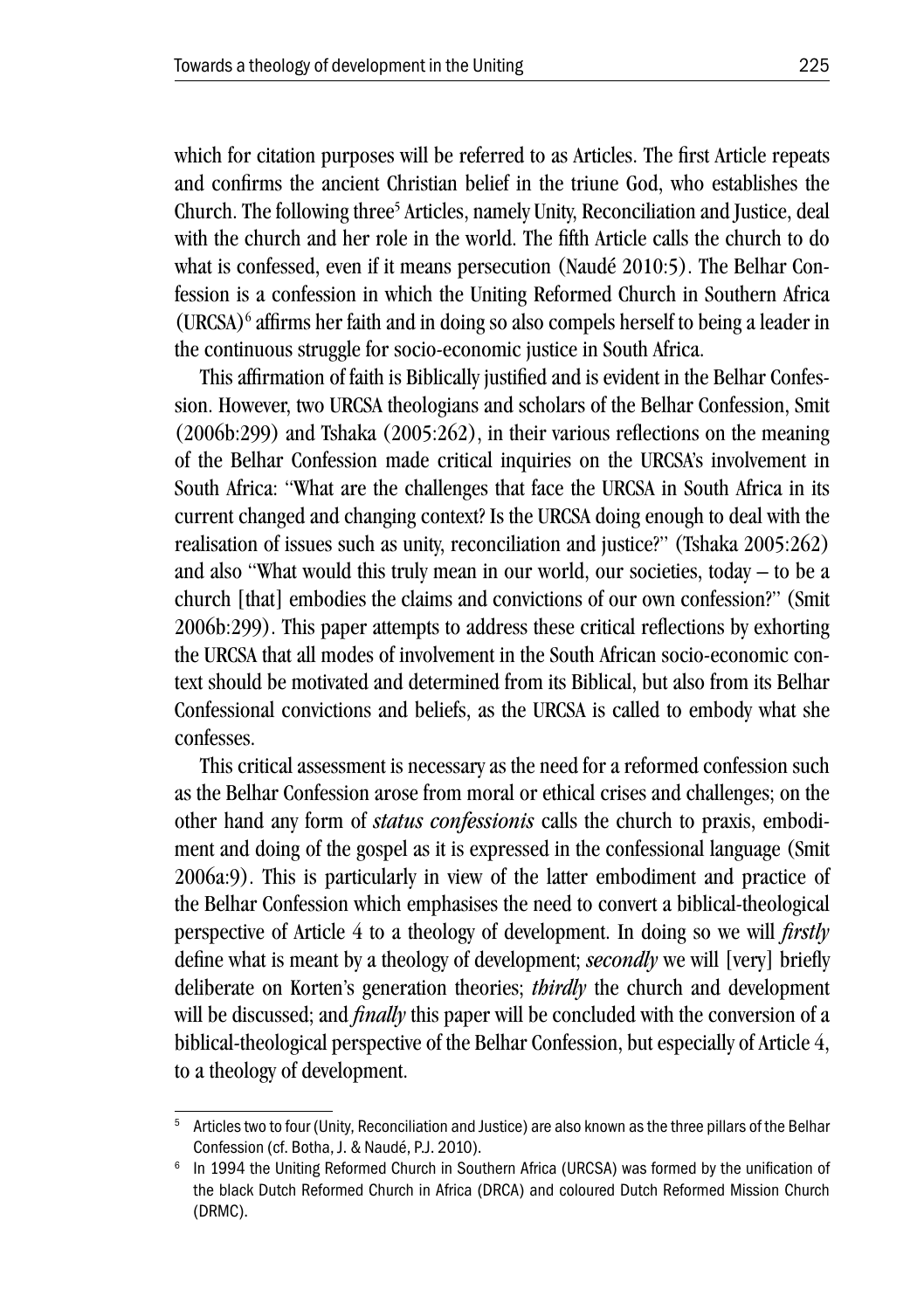#### 2. Defining a theology of development

A theology of development refers to a theological sub-field which came into existence in the sphere of the World Council of Churches and the ecumenical movement, motivated by a Christian desire to creatively and wholeheartedly be involved in seeking solutions to human, social and political problems in the contemporary world (Dunne 1969:i; Dickinson 1991; cf. Moltmann 1969:96; Swart 2010:209- 211; Gern 1999:441; Abrecht & Land 1969; Rendtorff 1969 & 1971; Alszeghy & Flick 1971; and Myers 2011). Such motivation to get involved in development was not however confined to the ecumenical movement, but on a global level a focus on development, especially in the last two decades, has become a major focus in the evangelical movement and churches (Offutt 2012; Reynolds & Offutt 2014; Samuel 1996), while development also grew as a field of interest in theological circles in South Africa after the end of apartheid (De Gruchy 2001; Swart 2008a; Swart 2010; Swart 2012; cf. Klaasen 2013).

A theology of development focuses on holistic people-centred development from a practical theological perspective. Any involvement of churches and Christians in development in this regard can be considered as an approach which is theologically motivated and therefore implies a theology of development (Myers 2011:47). A theology of development should be established in the declaration that God and humanity are linked because of the cross (Moltmann 1969:96). Swart (2010:211) explains that a theology of development is a theology that is at task to empower the church for an effective role in development, as the church's past motivation for involvement was based on the Christian principle of love and it was recognised as a fundamental point that the traditional Christian sources were in themselves insufficient to guide the churches towards an effective praxis in development. Swart (2010:212) confirms this by saying, "*[that] at most, such a point of departure would lead to a simplistic mode of involvement defined by the notion of charity, an obedient response to Christ's law of love through which nothing more but some basic necessities of life could be met. Essentially therefore, an ecumenical 'theology of development' involved the quest for new social understanding in order to empower the churches for development praxis responsive to the life problems of the modern world.*" Consequently, this paper pleads for a rethinking, renewal and redirection of the URCSA's current charity mode of involvement.

A theology of development involves a theological, ecclesiastical, Christian, biblical and confessional basis and perspective. This should serve as motivation for Christian active involvement of churches, NGOs, CBOs, FBOs and Christians as agents of change in the socio-economic challenges of society. Church involvement in society implies God's restoration in this world which leads to both spiritual and physical transformation and change in the lives of individuals and communities.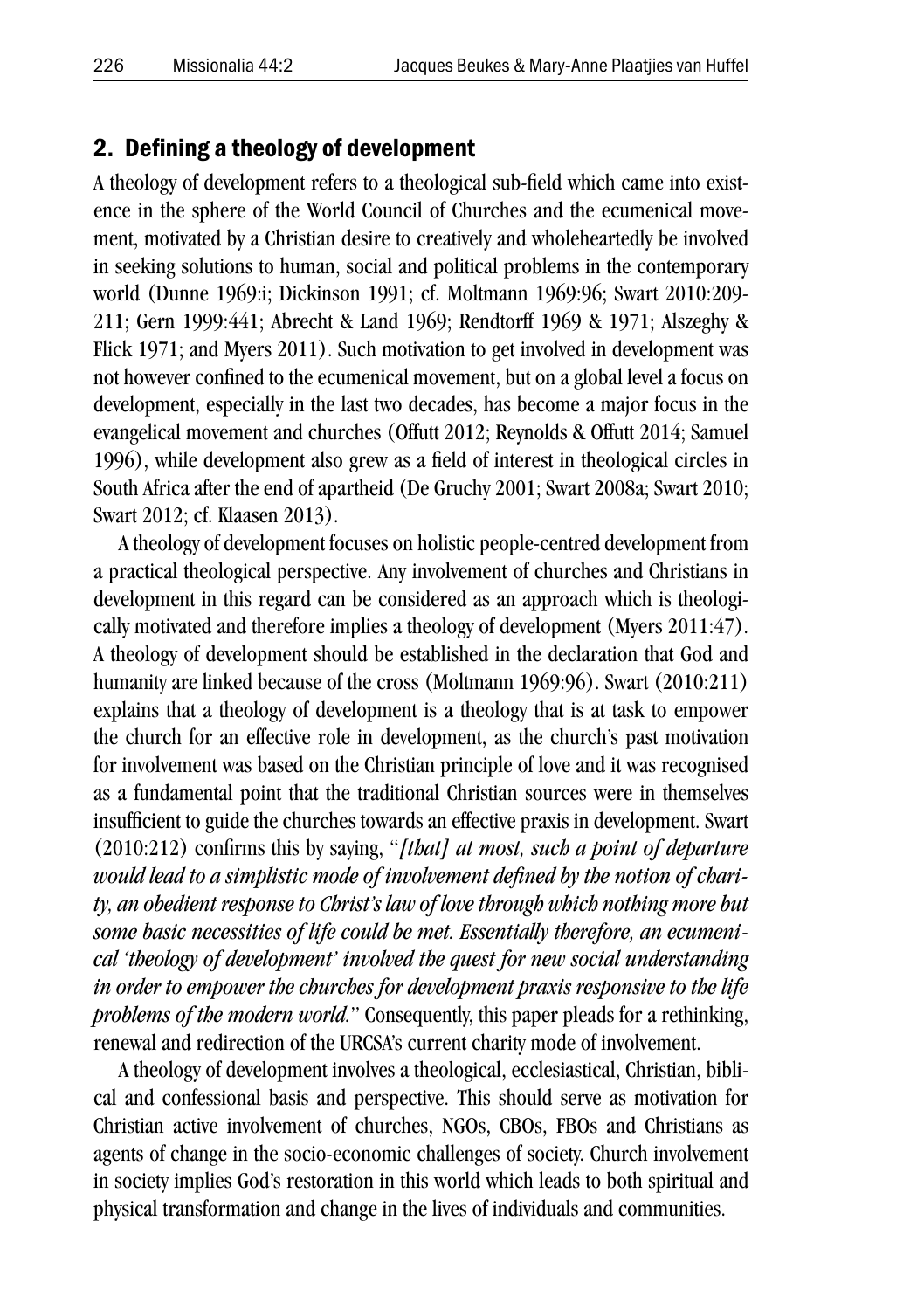It is against this background of the aforementioned conceptualisation of a theology of development that David Korten's valuable contribution of the Generation strategic NGO intervention will be discussed as it might assist the URCSA in understanding her role in development.

#### 3. Korten's generation strategic NGO intervention approach

Korten (1990) studied the strategies of development through NGOs critically and identified specific strategies to address the situation in poor countries or communities. He critically scrutinized the three traditional strategies of development and proposed a fourth strategy. The first three strategies focus on (i) Relief and welfare, (ii) Community development and (iii) Sustainable systems development. The fourth strategy suggested by Korten (1990:115-123) is people-centred development.

However, it is essential to highlight Korten's classification of development strategies in this section (see diagram 1)

When talking about effective church praxis, the work of David Korten should be consulted because it influenced the conceptualisation of church involvement in development significantly. David Korten is an internationally renowned expert in the field of alternative development theories. His work has greatly influenced participants in the South African church development debate (Swart 2008a:122). It is not only relevant for the promotion of a people-centred development philosophy but especially for perspectives on different modes of involvement or "generations" of NGOs' strategic interventions to achieve the goals of a people-centred development paradigm. Korten's classification is to my mind directly relevant to the URCSA's context that faces the challenge of moving beyond customary welfare and project-mode intervention to a more sophisticated mode of development.

According to Korten (1990:115-118), the first generation strategy started with the relief work or charity to people affected by various disasters. The relief and welfare approach is a classic international voluntary action aimed to provide assistance to victims of wars and natural disasters. NGOs were particularly involved in direct delivery of services for relief needs such as food, health care and shelter. Later it was realised that this form of intervention only provided temporary relief. The result of this mode of intervention was that beneficiaries were plunged into a long-term dependence on NGOs. Speckman (2007:13-15) states that this assistance had the opposite outcome from what was intended.

It is against this background that the second generation approach emerged in the 1970s. This period is known as the era of small-scale self-sustaining local development. It is also often referred to as community development strategies. The secondgeneration approach was motivated by the realisation that relief and welfare activities were not sustainable, but rather created dependency which was inconsistent with the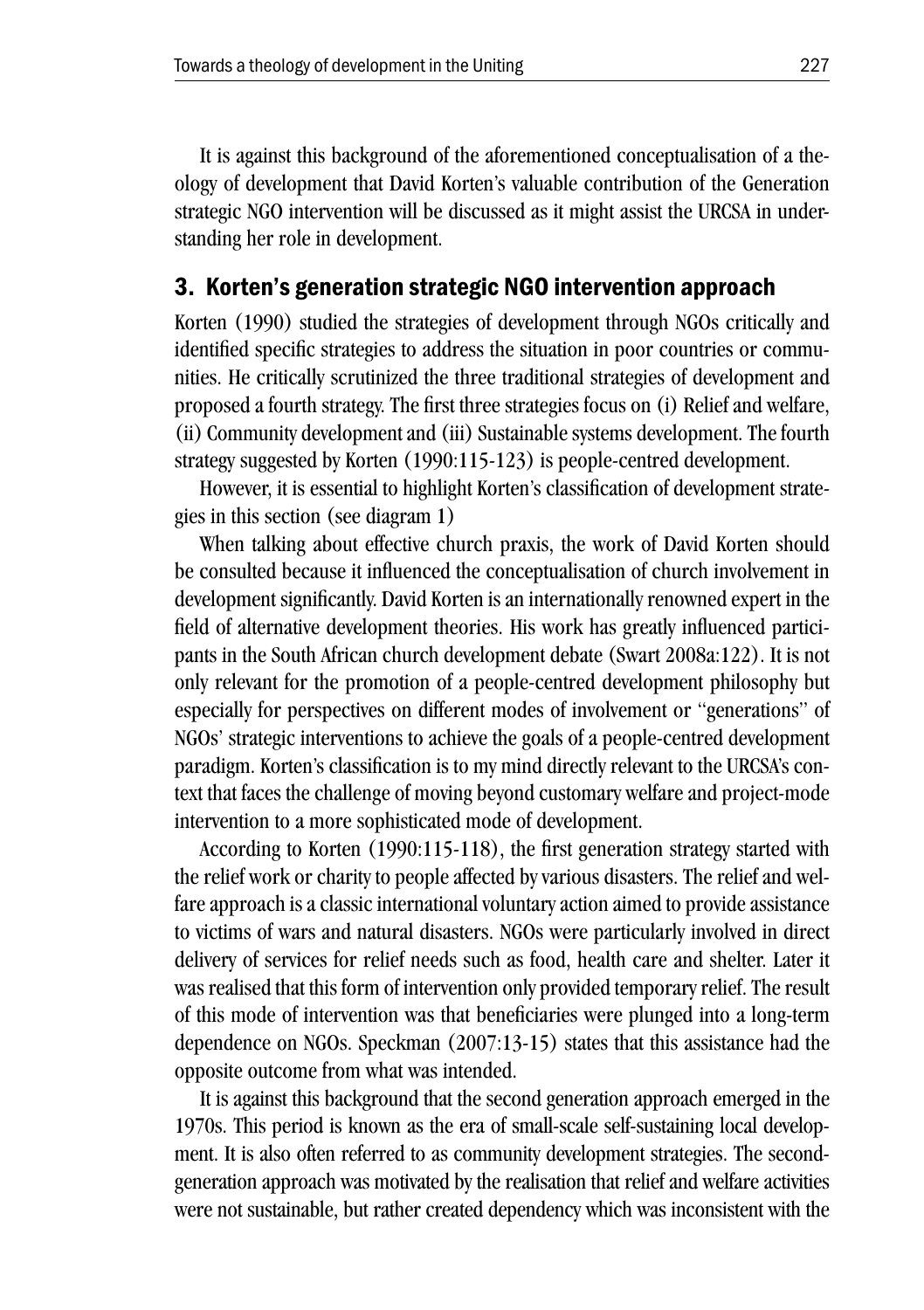|                                  | <b>GENERATIO</b><br>N S      |                                 |                                                    |                                                            |
|----------------------------------|------------------------------|---------------------------------|----------------------------------------------------|------------------------------------------------------------|
|                                  | <b>First</b>                 | <b>Second</b>                   | <b>Third</b>                                       | <b>Fourth</b>                                              |
| <b>Defining features</b>         | <b>Relief</b><br>and welfare | <b>Community</b><br>development | <b>Sustainable systems</b><br>development          | People's<br>movement                                       |
| <b>Year of reference</b>         | 1940s                        | 1960s                           | 1970s                                              | 1980s                                                      |
| Problem<br>definition            | Shortage                     | Local inertia                   | Institutional<br>and policy<br>constraints         | Inadequate<br>mobilizing<br>vision                         |
| <b>Time frame</b>                | Immediate                    | Project life                    | Ten to twenty years                                | Indefinite future                                          |
| <b>Scope</b>                     | Individual or family         | Neighborhood or<br>village      | Region or nation                                   | National or global                                         |
| <b>Chief actors</b>              | NGO <sub>s</sub>             | NGO<br>plus community           | All relevant public<br>and private<br>institutions | Loosely defined<br>networks of people<br>and organisations |
| NGO role                         | Doer                         | Mobilizer                       | Catalyst                                           | Activist/educator                                          |
| <b>Management</b><br>orientation | Logistics manager            | Project<br>management           | Strategic<br>management                            | Coalescing and<br>energizing self<br>managing networks     |
| <b>Development</b><br>education  | Starving children            | Community<br>self-help          | <b>Constraining policies</b><br>and institutions   | Spaceship earth                                            |

Diagram 1: Korten's generation strategic NGO intervention approach

values and objectives of the NGOs, namely to empower people in rural areas (Korten 1990:118). As such, the focus shifted from what the NGOs can do for the poor against what the poor could do for themselves. The NGOs then began to see community development as the answer to sustainable development. The idea was to educate the poor effectively and to provide, inter alia, small loans, thereby empowering them to be selfsufficient. It would be the purpose of development. The development worker becomes in this case a facilitator and encourager (Korten 1990:119). Similarly, this approach is not without criticism. Korten (1990:119) for example suggests that in practice many second generation interventions are still very sophisticated hidden "handouts". In other words, many of these second generation interventions give little more than lip service to self-reliance and in fact build long-term dependence on the NGOs.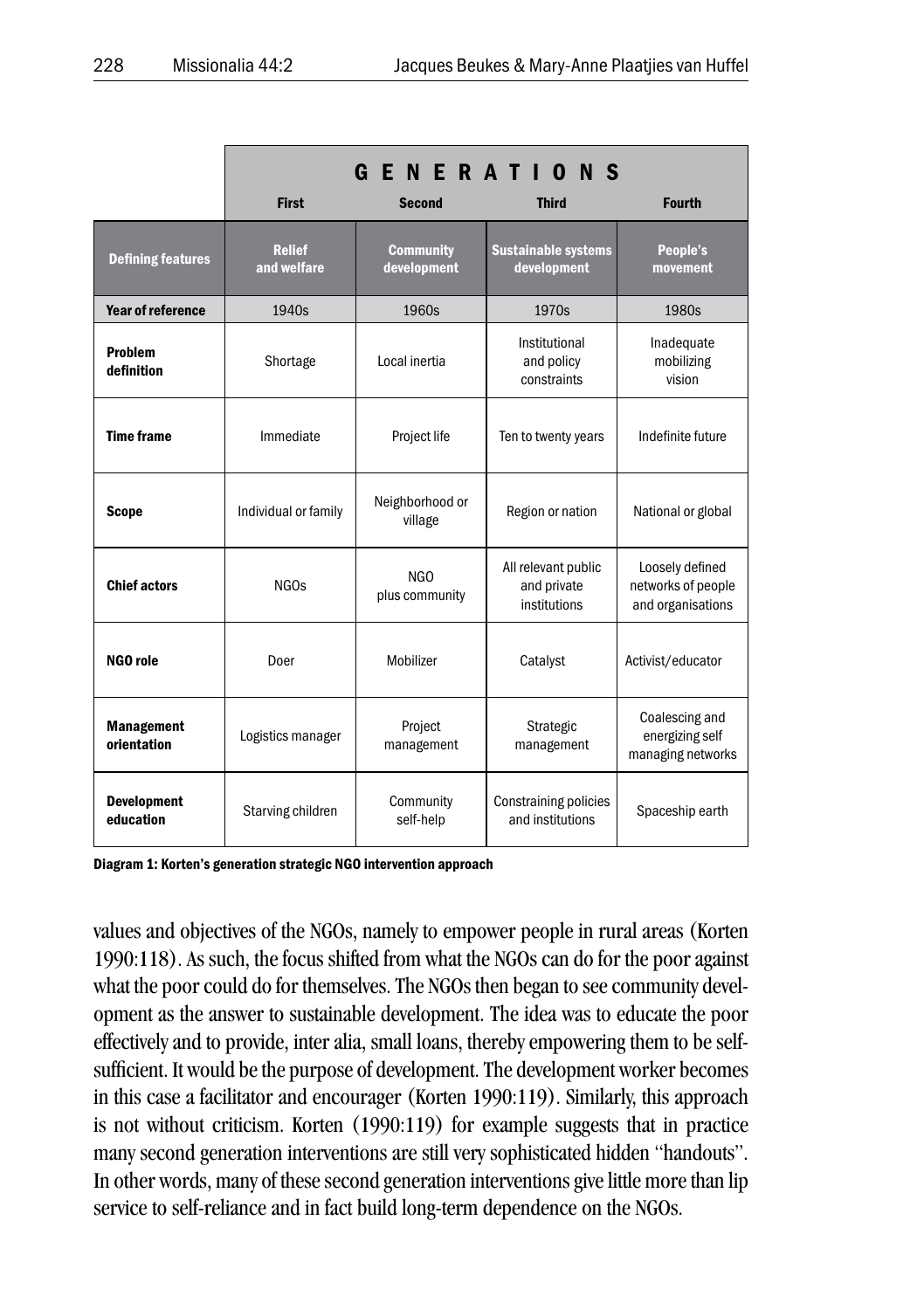The aim of the third generation is to combat local inertia. Local inertia is maintained by structures that centralise the control of resources, which keeps essential services out of reach of the poor and maintains the system of corruption and exploitation. There is a need for a policy and institutional environment that facilitates it, rather than to limit sustainable and inclusive local development actions. Therefore, the third generation approach strives for changes in policies and institutions at local, national and global level (Korten 1990:121). The third generation argues that ordinary people cannot enjoy the dividends of development unless newly formed policies include development from the local level. Nevertheless, this process is long and slow because it takes time to achieve the necessary transformation of the institutions.

The fourth generation is a strategy of development that emerged with the realisation that the second and third generations could not distribute power and wealth proportional to the local, national and international levels (Korten 1990:123). The central concern of the fourth generation is to decentralise the distribution of wealth and power and to feed the people's initiatives. Therefore there is a need to keep people together, to mobilise and take control of their business through the power of ideas, values and communication links. In fact, despite all the criticism of the fourth generation such as that it results in insufficient mobilisation (Korten 1990:127), the principle and practice of this strategy still aimed at the appreciation of people's capacity and ability without domination of others (Yoms 2013:56). This awareness motivates the movement to people-centred development (Korten 1990:128). In the people-centred development approach the micro situation emphasises the development of communities rather than nations - it works with the particular rather than the general or universal (Speckman 2007:35). In this case local communities are involved at all levels of the development process.

This brings us to the URCSA's church structures and her involvement in the socio-economic context of South Africa. In various research contributions<sup>7</sup> and reports on the URCSA's poverty alleviation involvement in the South African context is it apparent that the URCSA is involved in different projects in alleviating poverty. Yet, compared to Korten's aforementioned argument, the URCSA is still predominantly involved with first generation activities and struggles to move beyond a charity ('hand-outs') mode of intervention. Also since 1924, the early years of the DRMC up until this very day, the church is busy with first generation approaches (cf. Erasmus 2012:247; cf. Plaatjies van Huffel 2003:198). Although Badisa, a NGO/FBO of the URCSA and the DRC, is striving to move from welfare to developmental involve-

cf. Beukes 2014:155-167; cf. Report of the Economic Justice Working Group to the URCSA's Fifth General Synod 2008; Plaatjies van Huffel 2003; Erasmus 2012; Bowers du Toit 2012:257-268.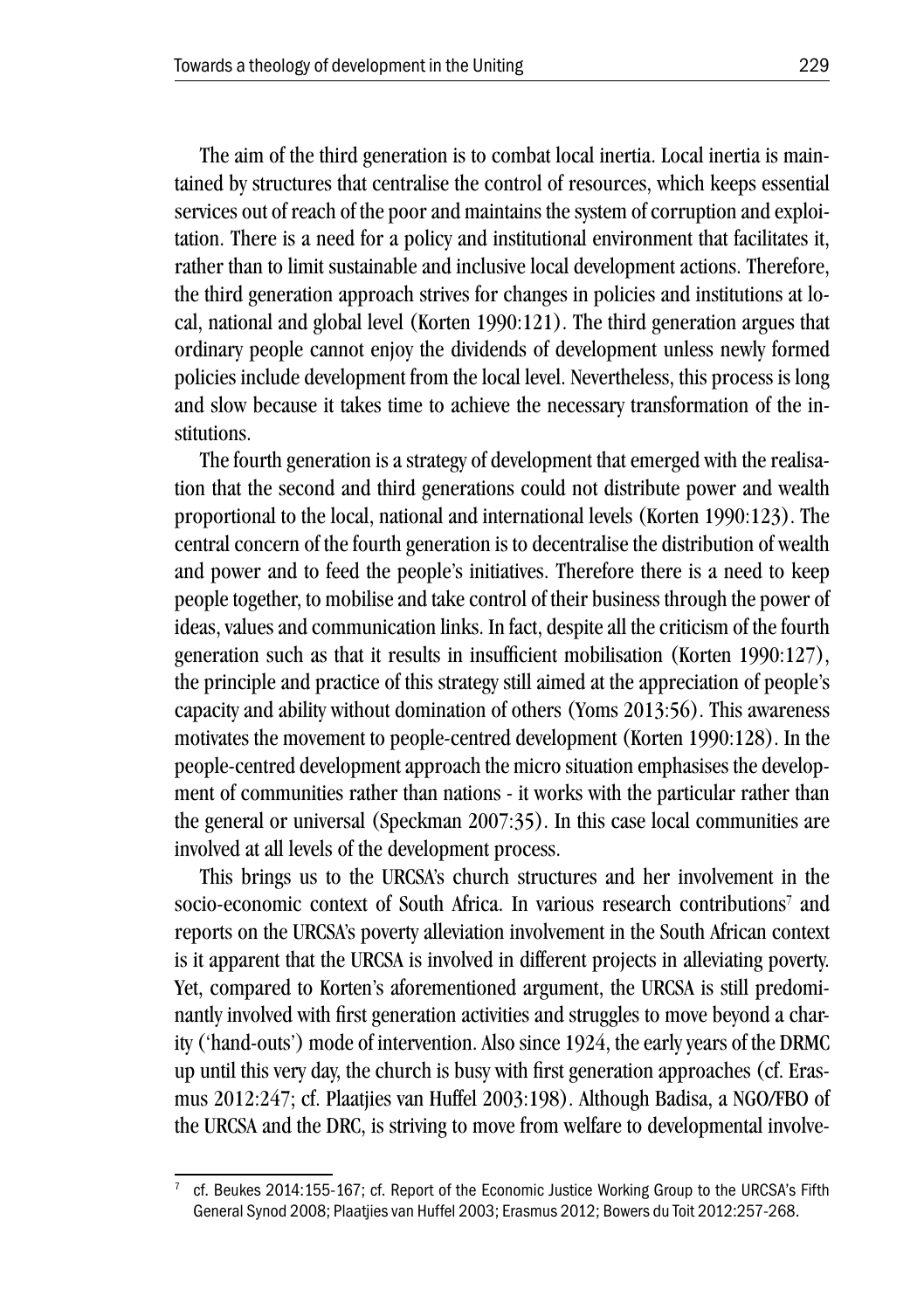ment, congregants of local congregations are reluctant to be involved in community development, as a structure such as Badisa is involved on their behalf. As long as congregants give their donation to Badisa the battle according to them is won. This narrow-minded understanding of changing and transforming communities makes it difficult for the church to move beyond Korten's first generation.

Bowers du Toit (2012:264-265) confirms this concern about the involvement of the URCSA based on the WRIGP project. The WRIGP project was a case study that was done in Paarl with local congregations in which five URCSA congregations participated. Bowers du Toit raised the fact that "love of neighbour" remains a pertinent theme in the context of the socio-economic restoration and reconciliation that still needs to take place in South Africa. However, she warns that if this theological theme is merely used as the "simplest" or "easiest" scriptural reference to theological motivation in social welfare, it loses its potency and may simply mean charity that may create dependence. Bowers du Toit based this warning on the fact that the majority of welfare work done by congregations in Paarl is largely relief work. She explains, "*Soup kitchens, food parcels and the distribution of food and clothing – these actions might all be relevant in their contexts, but they still focus more on the symptoms than the causes of poverty and other social problems*" (Bowers du Toit 2012:265).

However, this is not the only concern of the URCSA's involvement in social welfare when working on local congregational level. In our opinion Bowers du Toit (2012:265) highlighted a greater concern emanating from the Paarl case study which suggests that the theological theme of "God of the Poor" does not appear to be appreciated by current church leadership. This raises the question as to the seriousness and the embodiment of the Belhar Confession in URCSA circles. Although the greatest critique against these conclusions might be that five URCSA congregations in Paarl do not represent the URCSA in general, it still gives an indication whether the Belhar Confession is the motivation to combat poverty, socio-economic challenges and all forms of injustices. Furthermore, it also confirms that the mode of involvement is predominantly charity driven.

For the URCSA to be involved and relevant in this ongoing changing and changed socio-economic context of South Africa the church needs to use all her structures in order to embody the Belhar Confession and integrate it with Korten's Generation theories. On local congregational level it is still necessary to do charity (Generation 1 – Relief and Welfare) as the immediate need must be addressed. However, this must be done in conjunction with the other three generations. Presbyteries and or congregations clustered in the same areas focus on Generation two (Community development) mode of interventions while on Regional Synod level and General Synod level the foci are on Generation three (Sustainable systems development) and Generation four (People's Movement) modes of intervention.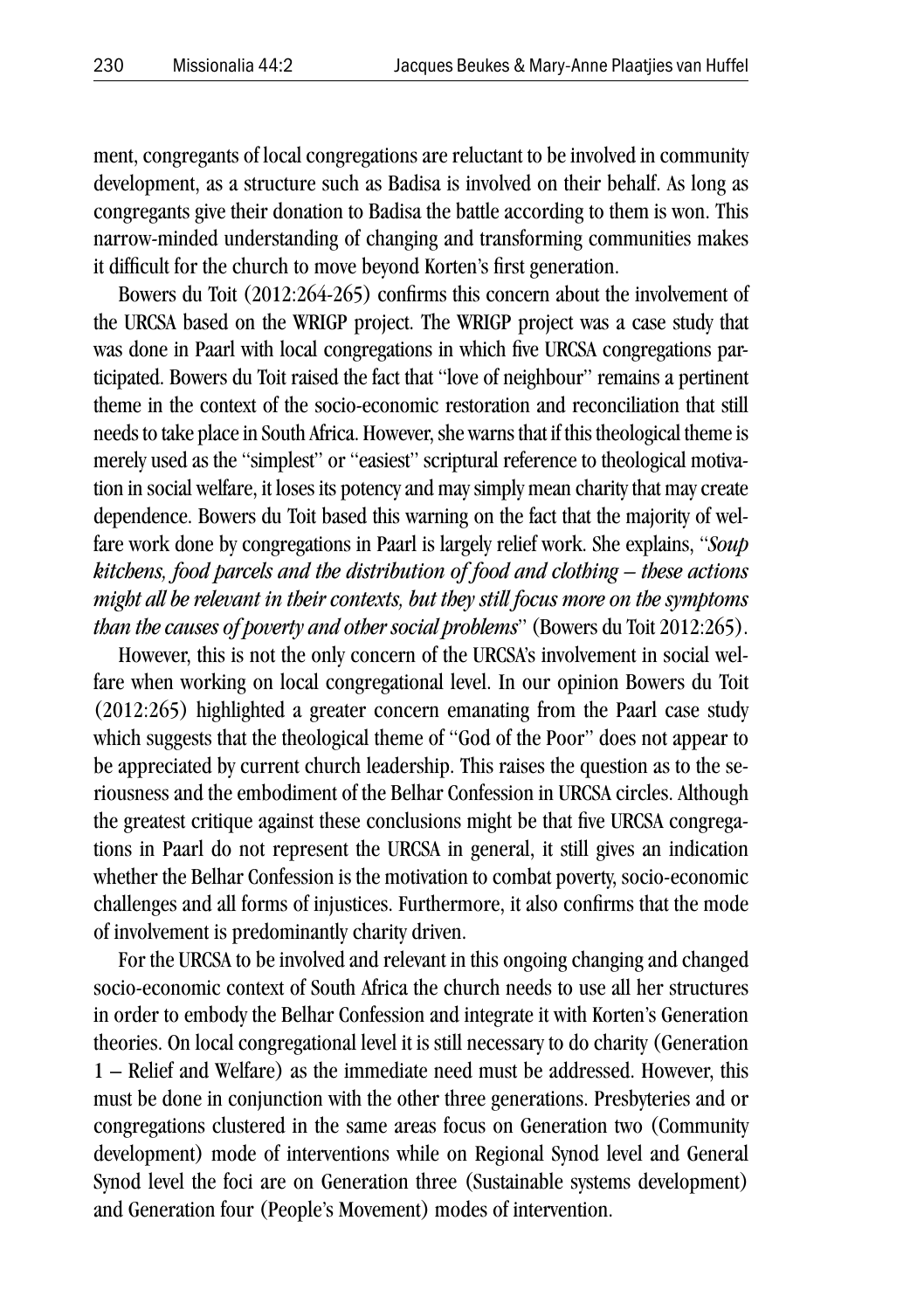### 4. URCSA and a theology of development

The church's mission must be based in the contextual realities of specific people by meeting their needs (Bosch 1991:113-117). By starting to meet people's needs, it is possible to develop a relationship of trust that enables the church therefore to move to deeper issues of development. The church as both a theological and sociological reality has an important role to play in society.

Although in practice the church is still one of the most devided institutions, the church – especially URCSA with her Belhar Confession should remain central in terms of the idea of reconciliation and building of relationships. When people are reconciled with God and to each other, it becomes easier to love and care for each other. The ministry of the Mainline Missionary churches is primarily concerned with the individual's relationship with Jesus Christ and her missions and outreach to people with mental or physical needs outside the believing community (Sider 1999:138). Alston says that the ministry of the church is an active service to God with man in obedience to Jesus Christ. It is in the ministry to God in which people are served, and in the ministry to people in which God is served (Alston 2002:107). The church is a sign of the values of the kingdom such as: freedom, equality, justice, peace, hope and participation.

Furthermore, the church in development is also to establish cordial relations between people in the community. Myers is convinced that the common message of the church should be that people should live in peace with God and one another. Then the idea of exploitation and oppression will be minimal (Myers 2011:180- 183). When people are reconciled with God and each other, new relationships are established. The converted sinners obtain freedom to engage in cross-cultural, cross-political and cross-economic relations without discrimination.

Therefore, the church has the responsibility to fight for the rights of the people who are refused participation in society as a result of culture and origin. Furthermore, church involvement that entails poverty alleviation and development approaches that entail spiritual transformation must aim to free people from destructive attitudes, destructive beliefs, destructive values and destructive patterns of culture. In other words, the development work in Christian perspective is not only for eternal salvation, but also for the transformation of cultural and economic life (Olasky 1988:145).

If URCSA wants to be faithful to her confessional doctrine with regards to the Confession of Belhar, she cannot afford to ignore her public role in the world. The church must therefore be or create the space and platforms where the poor and those already silenced and rejected can speak for themselves. Justice, peace and equality are biblical claims that the church should not dare to ignore or forget (Koopman 2007:298). With regard to the government, the church should not accept any kind of administra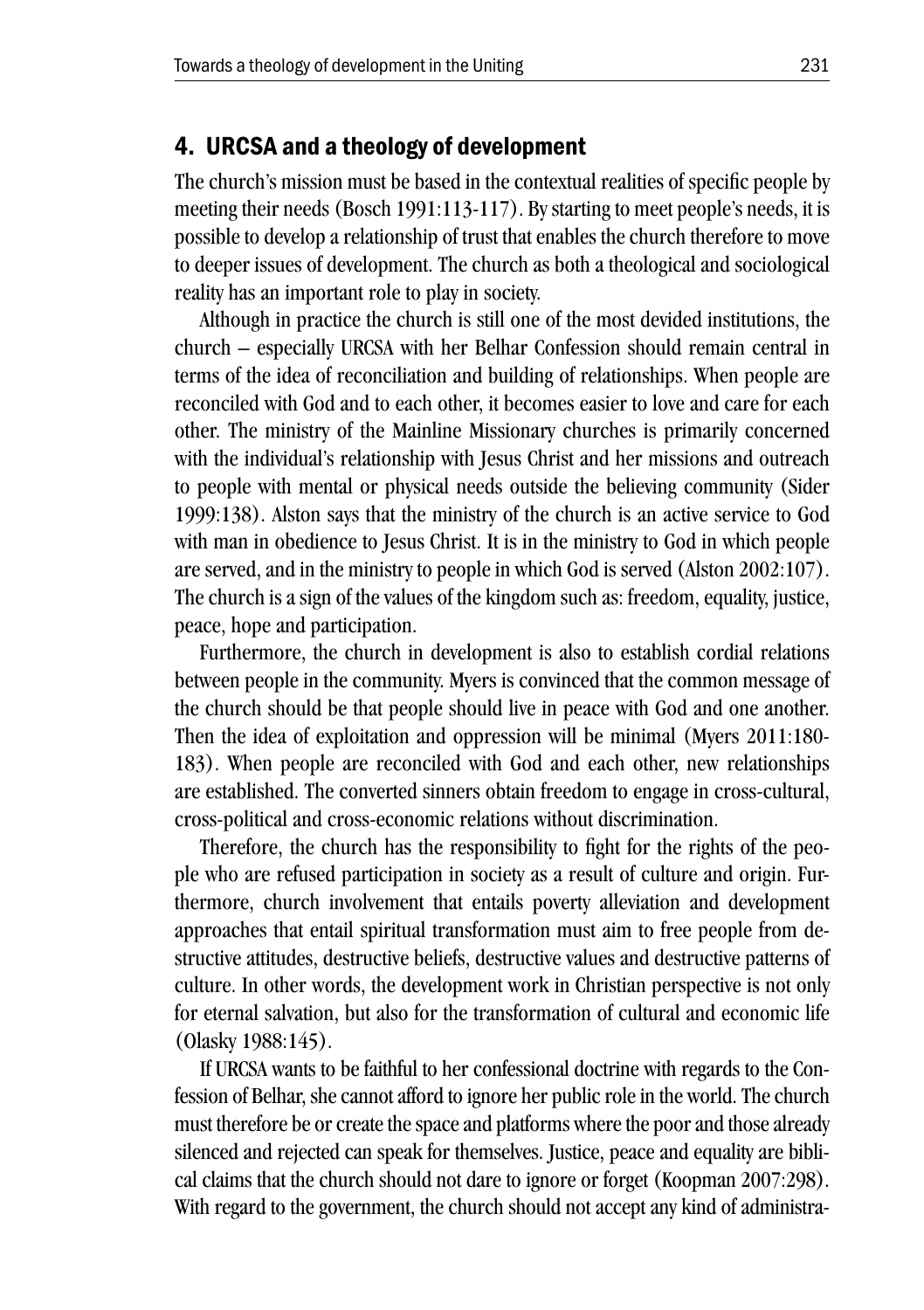tive system that oppresses the masses of the churches. Rather, the church must express herself critically and work prudently with the government in honest partnership, not only on the formation of public opinion through inclusive public debate, but also in the formulation and implementation of public policies on behalf of the voiceless, the most disadvantaged and vulnerable in society. After all, the primary solidarity of the church does not lie with the government as such, but with the poor, the deprived and the vulnerable (Koopman 2007:299). However, August (2009:29) also warns that the church should not only concentrate on her spiritual role, but because of her own nature and calling, the church should not leave the political arena entirely in the hands of the state. This approach of the church should be seen as complementary to the people-centred social development paradigm. This means that the Christian approach does not disregard the development principle of participation, empowerment and sustainability. To be an agent of change the church should indeed act in unity with the community and participate in her life experience because the community understands their needs better than outsiders (August 2010:50).

In the process, the church must remain resolute in defence of the poor, oppressed and underprivileged. In this way the church will remain faithful to the biblical concept, but more specifically, the URCSA with the Belhar Confession as basis, will be required to embody Article 4 of the Belhar Confession as leaders in the fight against all injustices.

### 5. Article 4 as motivation for moving towards a theology of development within the URCSA

Consequently, a theology of development is theologically motivated in this section of the paper and is grounded as follows in Article 4 of the Belhar Confession:

*"We believe that God's own revelation has revealed God as the One who wishes to bring about justice and true peace between people ..."* 

From the Bible, God reveals Himself as the One whose work is perfect, and all His ways are just. He is the faithful God who does no wrong, He is fair and reliable. In God there is no injustice. Therefore He cannot tolerate or connive injustice. About Jesus, born in Bethlehem, the angels sang of peace on earth. That's what Jesus in his last teaching also teaches: "Peace I leave with you ...", and that's what Ephesians 2:14 confesses about the new humanity: "Christ is our peace ..." God wants to establish this justice and peace among mankind. Therefore God wants to achieve a creation order based on justice and peace when it comes to the management of human affairs (Myers 1999:29).

For this reason, De Beer (2008:179) believes that especially in dealing with poverty, the aspects of justice and reconciliation of Belhar strongly emerge. He argues that poverty cannot be addressed by the poor alone; it should be addressed collectively by the broader community and the believers of faith.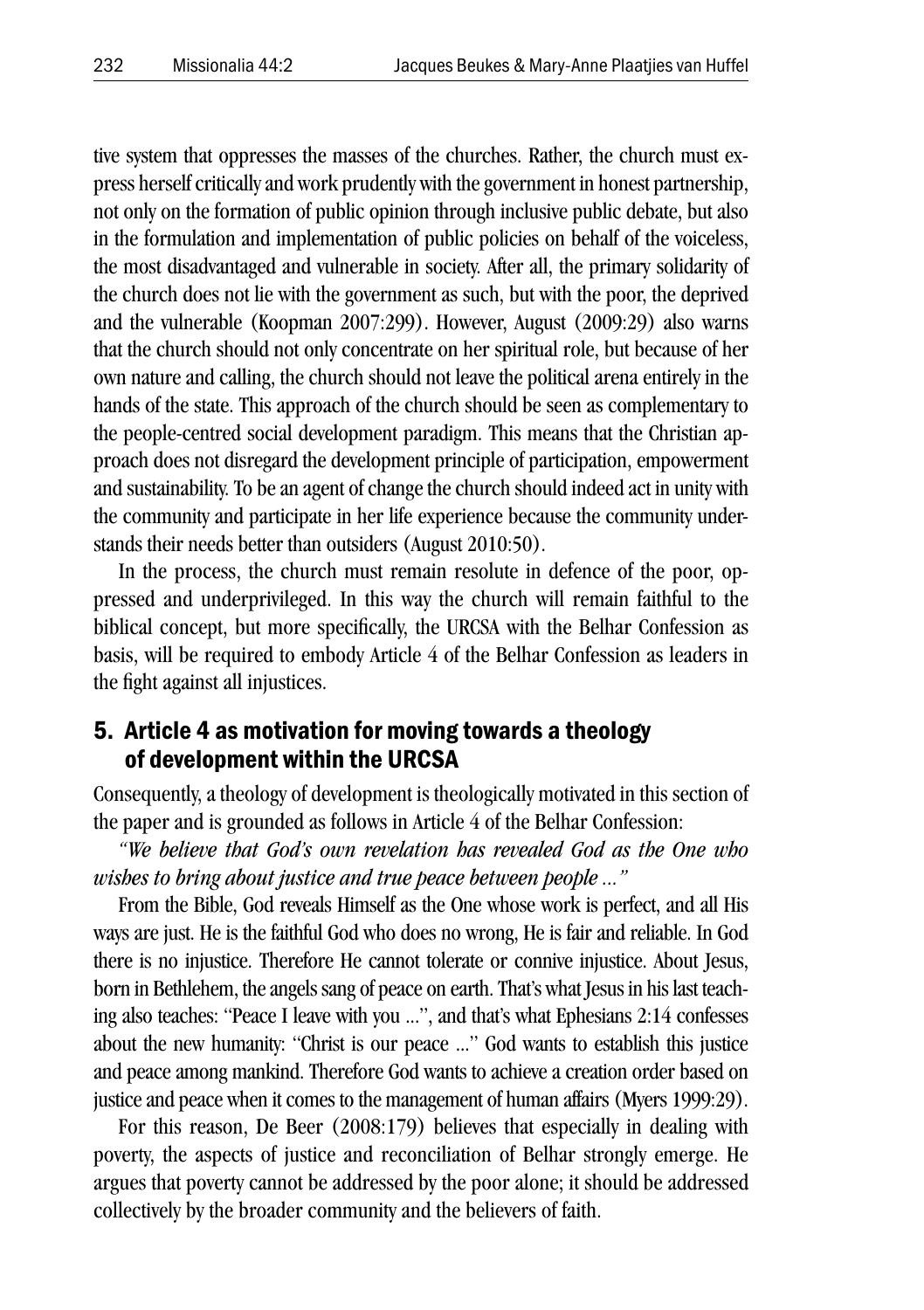*"We believe that in a world full of injustice and enmity God is in a special way the God of the destitute, the poor and those who suffer injustice ..."* 

How can God achieve justice and peace in a world full of injustice and discord? By choosing right in situations of injustice! By changing enmity to peace and healing. Therefore, where people suffer or are poor because of injustice in systems and society, God is there with and for them in a special way. He executes justice for the oppressed and gives food to the hungry. He protects the strangers and help orphans and widows, but he frustrates the ways of the wicked. The church and the people of the Lord are called to learn to do good, to ensure that justice is done and to oppose oppressors.That God stands for what is just is a perspective that meets the Reformed heritage with its emphasis on God who rules over everything and everyone (Teks en Kommentaar 2006:13).

It is also important to note that God does not stand by the poor because they are poor or because he is in a class struggle in a special way the God of the working class. God stands in a situation of injustice with people who are suffering from this injustice because of his innermost being (cf. Tshaka 2005:253).

*"… and calls the Church to imitate this ..."* 

This is a biblical demand made unequivocally in Article 4 that the church must stand where God stands (Boesak 2008:9). The church, as people in the service of God, as followers of Jesus, is called to materialise the grace year and recovery year. The church must testify against injustice and for justice. This includes reprimanding of people with power who determine their own interest against other people's fate, for the sake of their own advantage. The church must give support and practical assistance to people who are suffering - no matter what form this suffering takes and no matter who is suffering (Botha & Naudé 2010:186).

The church cannot escape this calling of her (Smit 2012:194; cf. Boesak 2008). A church that endorses the Belhar Confession and a church which belongs to God are called to stand where God stands. It also means that the church will learn to discern when and how it needs to fight against injustices and to stand for justice (Smit 2012:194).

*"… that God brings justice to the oppressed and gives bread to the hungry; that God frees those in prison and makes the blind see; that God succours the downtrodden, protects strangers, helps orphans and widows and thwarts the path of the ungodly; that for God pure and undefiled religion is to visit the orphans and the widows in their affliction ..."*

This poignant description of how God stands for justice is nothing more than a succession of Bible passages. Here it is clear that God has a special soft spot for those whose rights are threatened, such as widows, orphans and strangers. The church has no option but to follow God in this same attitude.

*"… that God seeks to teach the People of God to do what is good and to seek the right ..."*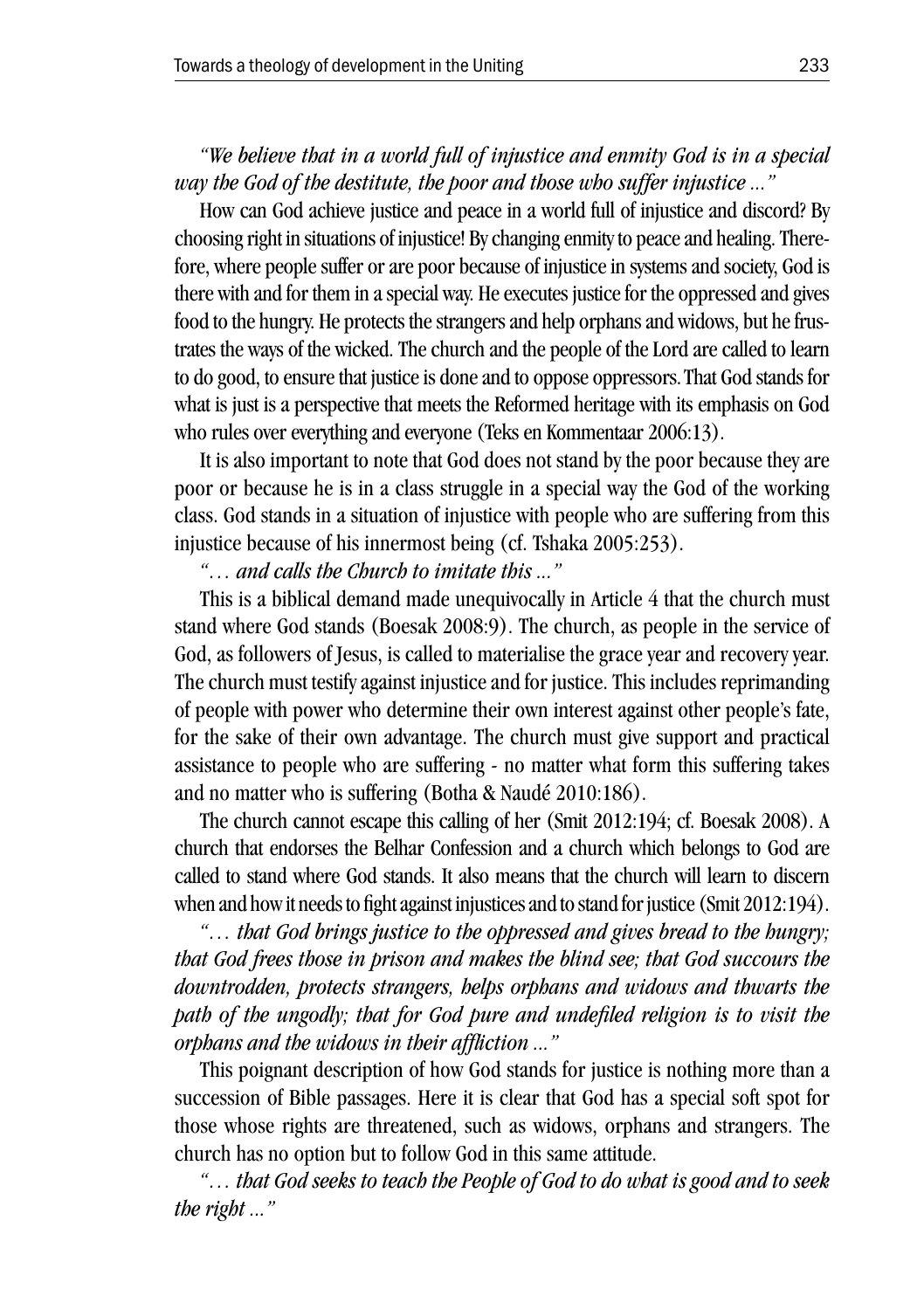The Belhar Confession was not only formulated with a hermeneutic "view from below", but is also existentially consistent with the experience of oppression and the oppressed and marginalised people themselves (Tshaka 2005:256). Herein lays precisely the experience of the church that she, from her own being, has no other option but to assist the oppressed and to seek justice. The church as an agent of change is taught by God and is called to be actively involved.

De Gruchy (2007:358 & 363) shares the same view when he states as follows; "*It takes the church as given, one social institution amongst many – albeit a very important one – and seeks to shift its resources, activities, and ideological power, to the side of the poor and the oppressed*". "*We are a divided Church precisely because not all the members of our Churches have taken sides against oppression. In other words not all Christians have united themselves with God 'who is always on the side of the oppressed'*. *There can be no abandoning of the public sphere*". The people of God are now called to repentance and confession of sin in order for God to teach them to do as He does, as he stands for justice and peace.

*"… that the Church must therefore stand by people who in any way suffer or are in need, which among other things means that the Church will witness and take up the fight against any form of injustice, so that justice may roll down like waters, and righteousness like an ever-flowing stream; that as God's possession the Church must stand where God stands, namely against injustice and with those who suffer injustice ..."* 

The church must make a choice to stand where God stands because He is the source of justice, in situations of injustice He stands with the victims. That is how God is praised in His greatness and that is how Jesus outlines His ministry in Luke 4. As followers of Jesus, as people in the service of God the church is called to stand with God.

*"... and that the Church as made up of those who follow Christ must witness against all the powerful and privileged who selfishly seek their own interests and rule over others to their disadvantage."* 

The church must testify against injustice and for justice. The church must give support and practical assistance to people who are suffering - no matter what form this suffering adopts and it does not matter who it is that suffers. This includes a witness against people who selfishly seek their own interests and rule over others to their own benefit.

### 6. Article 4 and a theology of development: theological comparisons

The role of the URCSA in development is non-negotiable because of her biblical and confessional claims with specific reference to the Confession of Belhar and more specifically Article 4 thereof. It is for this reason that some theological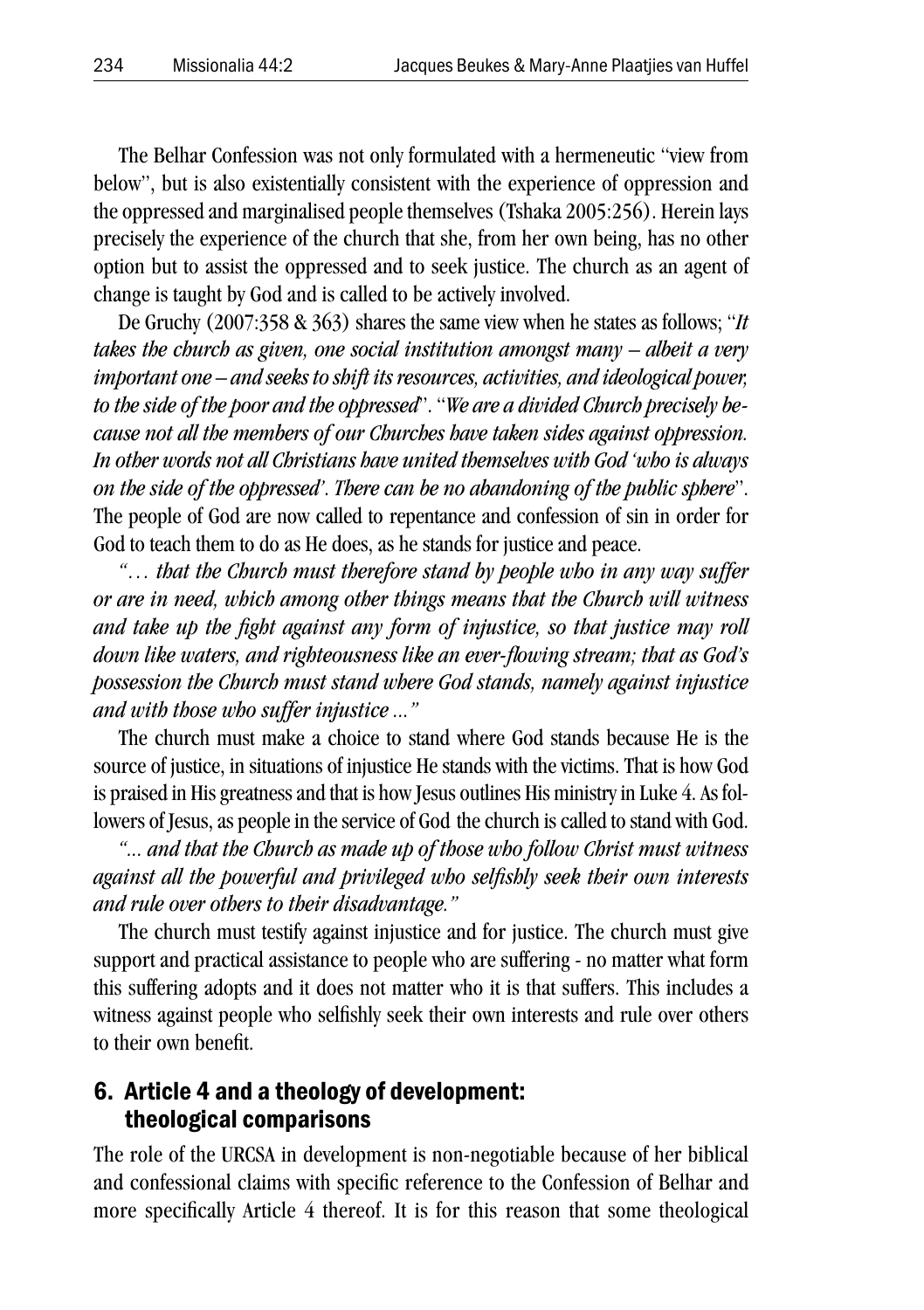comparisons of Article 4 with a theology of development are presented as follows in diagamm 28 .

In the light of the diagram above and the argument of this paper, we are convinced that the Belhar Confession can contribute profoundly to a renewed and constructive engagement and momentum in motivating a theology of development within URCSA.

At this point of the discussion on a theology of development and Article 4 of the Belhar Confession we propose that:

The URCSA should strive to tackle the structures within which poverty arises;

The Belhar Confession, especially Article 4, must be embodied and used in depth to establish a theology of development within the URCSA;

A theology of development deals inter alia with the empowerment of the oppressed and marginalised in poverty situations, exactly what the URCSA confesses in her Belhar Confession, and should be prioritised;

Article 4 indicates that God's own revelation has revealed God as the One who wishes to bring about justice and true peace between people; that in a world full of injustice and enmity God is in a special way the God of the destitute, the poor and those who suffer injustice and calls the Church to imitate this. The URCSA has no option but to follow God in this;

The church, given its good infrastructure and human resources, has enormous potential to play an effective role in development in the South African context both on generations one to four level according to David Korten's generation strategic NGO intervention approach;

The Confession of Belhar is an ecclesial theological response to the context of injustices in South Africa because of the theological content of the confession as well as the context in which it came into existence;

Currently there is still extensive poverty and socio-economic injustices in South Africa which call URCSA to wholeheartedly embody her confession of Belhar;

The Belhar Confession is about the triune God, who builds, protects and cares for His church through the Word and the Holy Spirit. The Belhar Confession makes a call for the unity of the church as the community of believers is built from all human races. The Belhar Confession confesses that the church is a reconciled community and that reconciliation at all levels of society is needed. The Belhar Confession confesses that God is in a special way the God of the poor and the deprived and that the Church is called to meet the needs of the people;

A church that endorses the Belhar Confession will fight against any forms of injustice.

This diagram illustrates only a few important comparisons from the text of Article 4 of the Belhar Confession which motivate a theology of Development.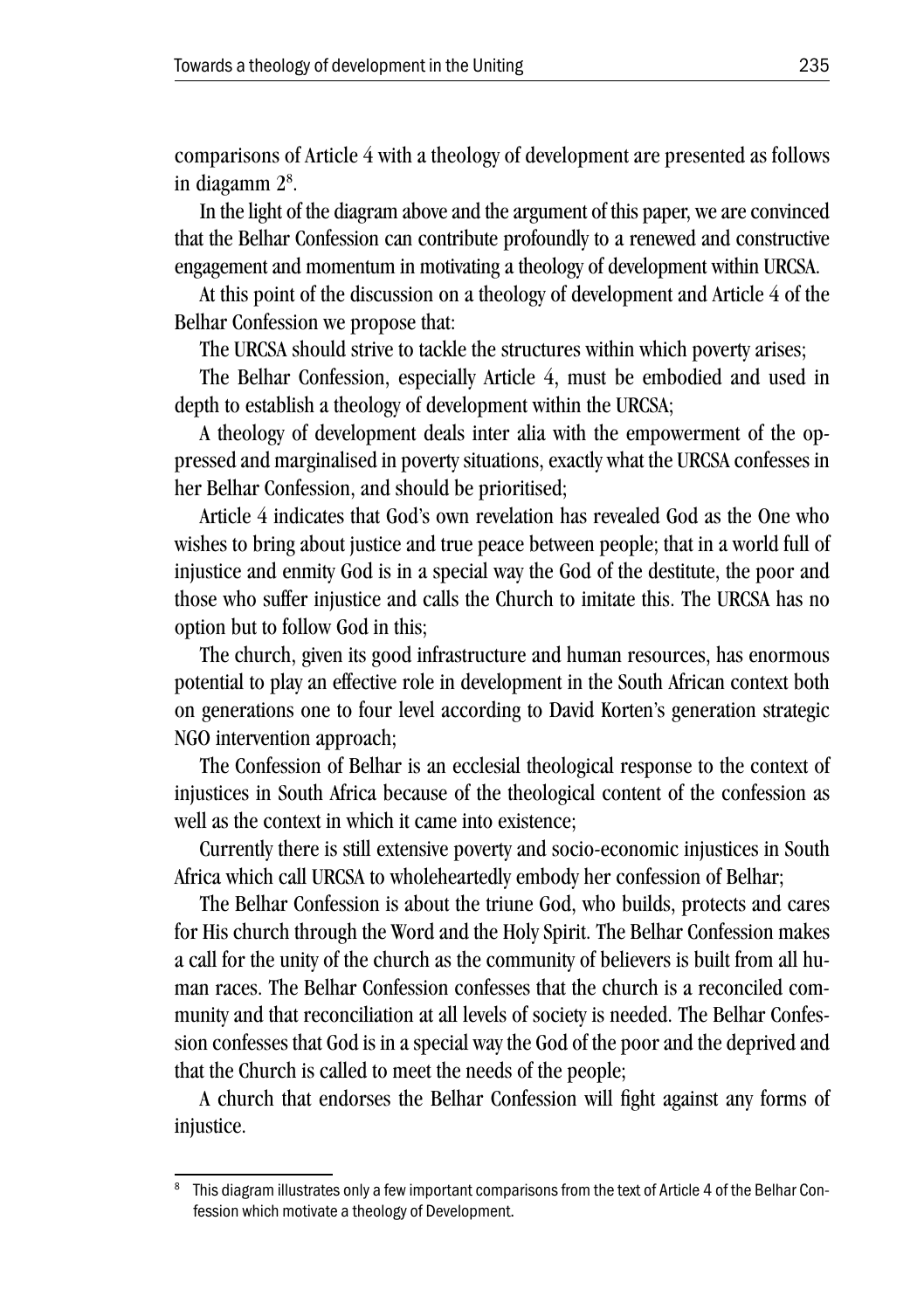| <b>Article 4 of the Belhar</b><br><b>Confession confesses</b>                                                                                                                                                                                                                                                                                                                  | A theology of<br>development implies                                                                                                                                                                                       |  |
|--------------------------------------------------------------------------------------------------------------------------------------------------------------------------------------------------------------------------------------------------------------------------------------------------------------------------------------------------------------------------------|----------------------------------------------------------------------------------------------------------------------------------------------------------------------------------------------------------------------------|--|
| That God wants to teach His people to do good and to<br>seek justice                                                                                                                                                                                                                                                                                                           | That God is actively working in the world to materialise<br>its goals. For this reason God is deeply involved in the<br>work of the church in this world and even in transforma-<br>tive devel-opment (cf. Myers 1999:20). |  |
| That the Church will witness and take up the fight against<br>any form of injustice, so that justice may roll down like<br>waters, and righteous-ness like an ever-flowing stream.                                                                                                                                                                                             | That the church is creatively and wholeheartedly in-<br>volved in the challenges and problems in the world (cf.<br>Dunne 1969: i).                                                                                         |  |
| That the Church must therefore stand by peo-ple who in<br>any way suffer or are in need.                                                                                                                                                                                                                                                                                       | That the focus is on people (people-centeredness) (cf.<br>Korten 1990:115-123; Speckman 2007:35 and Yoms<br>2013).                                                                                                         |  |
| That God brings justice to the oppressed and gives bread<br>to the hungry; that God frees those in prison and makes<br>the blind see; that God succours the downtrodden, pro-<br>tects strangers, helps orphans and widows and thwarts<br>the path of the ungodly; that for God pure and un-defiled<br>religion is to visit the orphans and the widows in their<br>affliction. | That the church is empowered to play an effective role<br>in development (cf. August 2010:50; Swart 2006:3 and<br>Korten 1990:118).                                                                                        |  |
| That the church of God believes that God's own revela-<br>tion has revealed God as the One who wishes to bring<br>about justice and true peace between people.                                                                                                                                                                                                                 | That an approach that God's restoration of the world is<br>paramount (cf. Myers 1999:42).                                                                                                                                  |  |
| That as God's possession the Church must stand where<br>God stands, namely against injus-tice and with those<br>who suffer injustice.                                                                                                                                                                                                                                          | That a preferential option is made to stand just like<br>God, with the poor, the needy and deprived (cf. Swart<br>2010:211).                                                                                               |  |
| That the Church as made up of those who fol-low Christ<br>must witness against all the powerful and privileged who<br>selfishly seek their own interests and rule over others to<br>their dis-advantage.                                                                                                                                                                       | That the church should empower the insiders as well as<br>outsiders of the faith community to address all forms of<br>injustices (cf. Jenkins 1969:53).                                                                    |  |
| That in a world full of injustice and enmity God is in a<br>special way the God of the destitute, the poor and those<br>who suffer injustice and calls the Church to imitate this.                                                                                                                                                                                             | That Christ's hope and love to the destitute, the poor<br>and wronged regardless of race, cul-ture or background<br>is demonstrated (cf. Moltmann 1969:96).                                                                |  |

Diagram 2: theological comparisons of article 4 and a theology of development

### 7. Conclusion

Following the aforementioned arguments, we suggest that, in light of its historical calling and identity, in her quest to tackle the problem of poverty and injustices among its members effectively, the URCSA is called to take Article 4 of the Belhar Confession as an anewed fundamental starting point. Article 4 motivates the URCSA in a new way to be involved in a theology of development with the aim to empower her effectively in her strategic actions to tackle poverty. A theology of development acknowledges the power of the powerless and can make a special contribution in respect of the concern that was raised at the URCSA's 2012 General Synod in Okahandja where it was realised and tabled that the URCSA's voice became quiet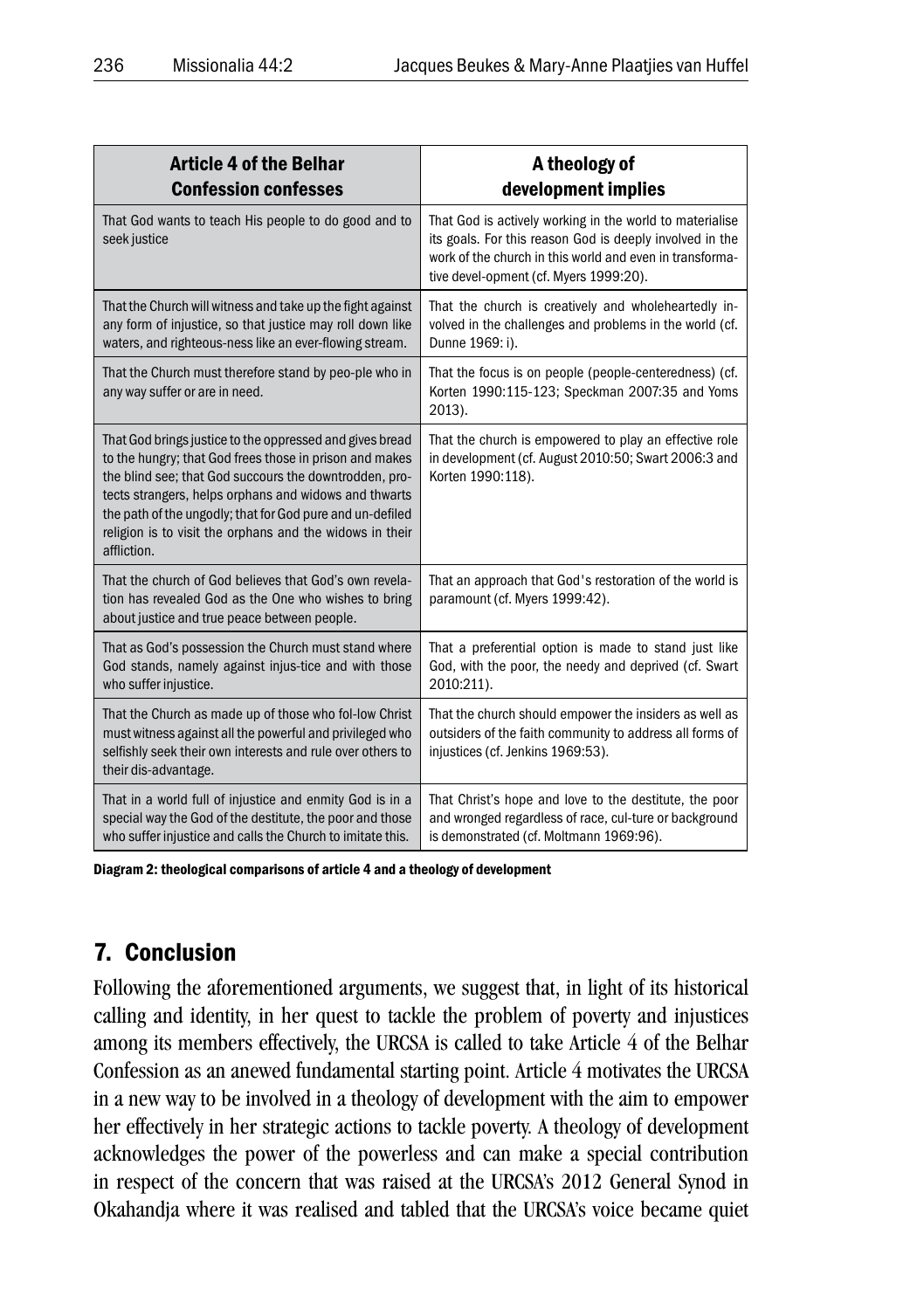(the big silence) despite various injustices that currently occur in South Africa.9 Therefore, this article encourages and motivates the URCSA to wholeheartedly embrace the idea of moving beyond an "*only charity mode*" towards a theology of development.

# Bibliography

- Abrecht, P. & Land, P. 1969. Common Christian convictions about development. In Munby, D. (ed.), *World development: Challenge to the churches,* 137-146. Washington, DC: Corpus Books.
- Acta Synodi. 2012. Sixth General Synod of the Uniting Reformed Church in Southern Africa. URCSA
- Alston, W.M. Jr. 2002. *The church of the living God: A Reformed perspective.* Louisville, KY: Westminster John Knox.
- Alszeghy, Z. & Flick, M. 1971. Theology of development: A quest of method. In Land, P. (ed.), *Theology meets progress: Human implications of development,* 105-143. Rome: Gregorian University Press.
- August, K.T. 2010. *Equipping the saints: God's measure for development*. Bellville: The Print-Man.
- August, K.T. 2009. *The quest for being public church: The South African challenge to the Moravian Church in context*. Bellville: The Print-Man.
- Beukes, J.W. 2014. *'n Prakties-Teologiese Besinning oor die Betekenis van Artikel 4 van die Belydenis van Belhar as Grondslag vir die Vestiging van 'n Teologie van Ontwikkeling in die Verenigende Gereformeerde Kerk in Suider-Afrika (VGKSA)*. Ongepubliseerde PhD-Tesis: Universiteit van Stellenbosch.
- Boesak, A. 2008. *To stand where God stands: Reflections on the Confession of Belhar after 25 years.* Stellenbosch: Beyers Naudé Centre for Public Theology.
- Bosch, D.J. 1991. *Transforming mission: Paradigm shifts in theology of mission*. Maryknoll, NY: Orbis.
- Botha, J.G. & Naudé, P.J 2010. *Goeie nuus om te bely: Die Belydenis van Belhar en die pad van aanvaarding*. Wellington: Bybel-Media.
- Bowers du Toit, N.F. 2012. Theology and the social welfare practice of the church: Exploring the relationship in the Paarl context. In Swart, I., Gouws., Pettersson., Erasmus, J. & Bosman, F. (eds), *Welfare, religion and gender in post apartheid South Africa: Constructing a South-North dialogue,* 257-268. Stellenbosch: Sun Press.
- De Beer, J.M. 2008. Die missionêre waarde van die Belhar-Belydenis vir die NG Kerk: Instrument tot eenwording. D-Phil Tesis. Universiteit van Pretoria.
- De Gruchy, S.M. 2001. Guest editorial. *Journal of Theology for Southern Africa* 110 (July 2001):1-4.
- De Gruchy, S.M. 2007. On not abandoning church theology: Dirk Smit on church and politics. *NGTT* 48(1), 356-365.

<sup>&</sup>lt;sup>9</sup> cf. Acta Synodi 2012:28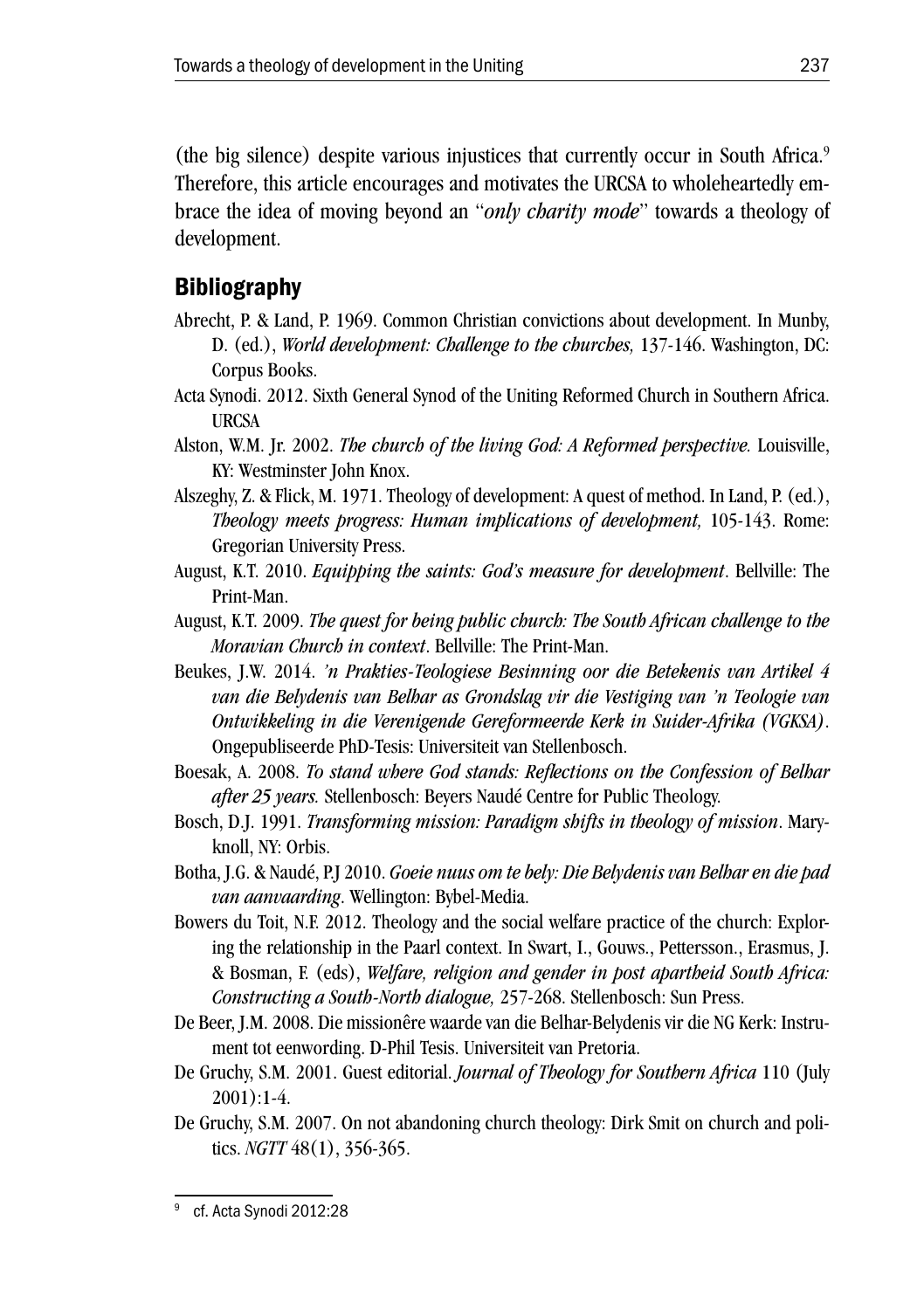- Dickinson, R.D.N. 1991. Development, in Lossky, N., Bonino, J.M. & Pobee, J. (eds.), *Dictionary of the Ecumenical Movement*, 268-274, Geneva: WCC Publications.
- Dunne, G.H. (ed.). 1969. In search of a theology of development. Geneva Sodepax Report. Geneva: Committee on Society, Development and Peace (The Ecumenical Centre), WCC Publications.
- Erasmus, J. 2012. Double legacy: Perceptions of churches as welfare agents in the new South Africa. In Swart, I., Gouws, A., Pettersson, P., Erasmus, J. & Bosman, F. (eds.), *Welfare, religion and gender in post-apartheid South Africa: Constructing a South-North dialogue,* 241-256. Stellenbosch: Sun Press.
- Gern, W. 1999. Christian development services. In Fahlbusch, E. et al. (eds.), *The Encyclopedia of Christianity,* 441-442. Grand Rapids, MI: Eerdmans.
- Jenkins, D. 1969. The power of the powerless. In Dunne, G.H. (ed.), *In search of a theology of development,* 51-53. Geneva: Sodepax Report.
- Klaasen, J. 2013. The interplay between theology and development: How theology can be related to development in post-modern society. *Missionalia 41:2.* Pp. 182-194.
- Koopman, N. 2007. Reformed theology in South Africa: Black? Liberating? Public? *Journal of Reformed Theology,* 1(3), 294-306.
- Korten, D.C. 1990. *Getting to the 21st century: Voluntary action and the global agenda*. West Hartford: Kumarian Press.
- Kritzinger, J.N.J. 2010. Celebrating communal authorship: The Theological Declaration of the Belydende Kring (1979) and the Belhar Confession. In honour of Simon Maimela and in memory of Chris Loff. *Studia Historiae Ecclesiasticae*, *36, 209-231.*
- Modise, L. 2013. The Rocky Road Travelled by the Dutch Reformed Church in Africa Towards Church Unity: From Tshilidzini to Pretoria, 1971 to 1991. *NGTT Deel 54, Nommers 3 & 4, September & Desember 2013.* Online Available – accessed on 21 March 2015
- Moltmann, J. 1969. The Christian theology of hope and its bearing on development. In Dunne, G.H. (ed.), *In search of a theology of development,* 93-100. Geneva: Sodepax Report.
- Myers, B.L. 2011. *Walking with the poor: Principles and practices of transformational development.* (3rd ed). Maryknoll, NY: Orbis.
- Myers, B.L. 1999. *Walking with the poor: Principles and practices of transformational development*. Maryknoll, NY: Orbis.
- Naudé, P.J 2010. *Neither calender nor clock: Perspectives on the Belhar Confession*. Grand Rapids, MI: Eerdmans.
- Offutt, S. 2012. New directions in transformational development. *The Asbury Journal*  $67(2):35-50.$
- Olasky, M. 1988. The Villars statement on relief and development*.* In Schlossberg, H. & Clark, H.P. (eds.), *Freedom, justice, and hope: Toward a strategy for the poor and the oppressed,* 141-146. Westchester: Crossway.
- Plaatjies Van Huffel, M.-A. 2013a. The Belhar Confession: Born in the struggle against apartheid in Southern Africa. *Studia Historiae Ecclesiasticae*, 39(1), 185-203.
- Plaatjies Van Huffel, M.-A. 2013b. Reading the Belhar Confession as a historical text. In Plaatjies-Van Huffel, M.A. & Vosloo R.R. (eds.), *Reformed churches in South Africa and the struggle for justice,* 329-345. Stellenbosch: Sun Press.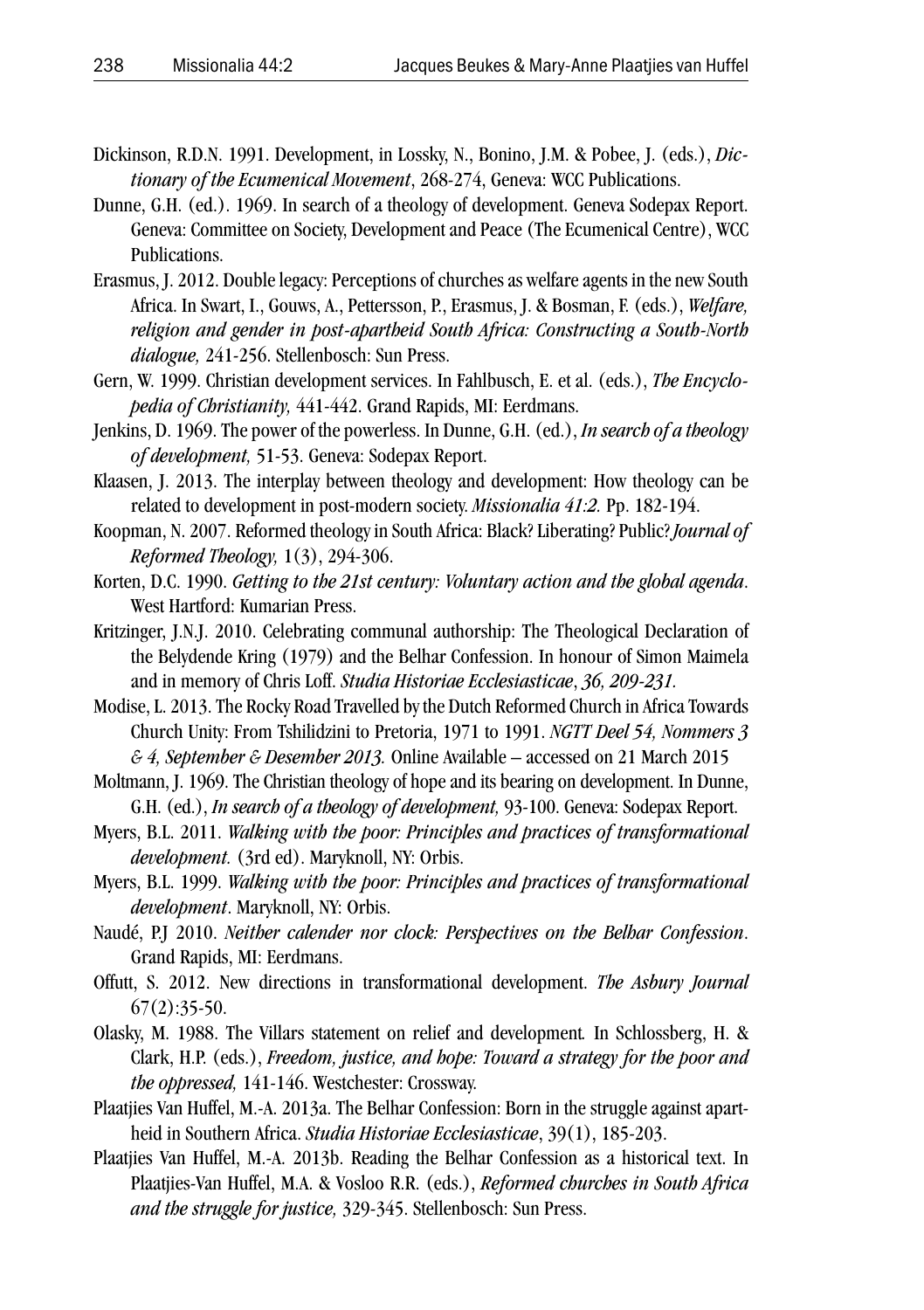- Plaatjies Van Huffel, M.-A. 2003. Vroue in die teologiese antropologie in die Afrikaanse Gereformeerde tradisie. Ongepubliseerde DTh-tesis. Pretoria: University of South Africa.
- Rendtorff, T. 1969. A theology of development? In search of a theology of development. Papers from a Consultation on Theology and Development held by Sodepax in Cartigny, Switzerland, November 1969, 204-217. Geneva: Sodepax.
- Report of the Economic Justice Working Group to the URCSA's Fifth General Synod 2008, at Hammanskraal 29 September - 5 Oktober 2008.
- Reynolds, A. & Offutt, S. 2014. Global poverty and evangelical action, in Steensland, B. & Goff, P. (eds.), *The New Evangelical Social Engagement*, 242-261, Oxford: Oxford University Press.
- Samuel, V. 1996. The development movement: An overview and appraisal. *Transformation* (*December 1996*). Pp.12-16.
- Sider, R.J. 1999. *Good news and good works: A theology for the whole gospel*. Grand Rapids, MI: Baker.
- Smit, D.J. 2012. Oor die teologiese inhoud van die Belydenis van Belhar. *Acta Theologica*, 32(2), 184-202.
- Smit D.J. 2006a. Die Gereformeerde siening van belydenis? Enkele algemene gedagtes. [Aanlyn: http://www.ngkok.co.za/KonventAlgemeen/OpmerkingsOorBelydenis\_ Smit DJ\_2006.pdf – 10 Julie 2008.
- Smit, D.J. 2006b. Barmen and Belhar in conversation a South African perspective. *Nederduitse Gereformeerde Teologiese Tydskrif,* 47(1/2), 291-301.
- Speckman, M.T. 2007. *A Biblical vision for Africa's development*. Pietermaritzburg: Cluster.
- Strauss, P.J. 2004. Die teologiese en morele regverdiging van apartheid en 'n "status confessionis". 'n Vergelyking tussen die Wêreldbond van Gereformeerde Kerke en die Gereformeerde Ekumeniese Sinode se hantering van die saak. *Acta Theologica* Supplementum 6, 96-121.
- Swart, I. 2012. *Welfare, religion and gender in post-apartheid South Africa: Constructing a South-North dialogue*. Stellenbosch: Sun Press.
- Swart, I. 2010. The third public: Hermeneutical key to the theological debate on church and development? in Swart, I., Rocher, H., Green, S. & Erasmus, J. (eds.), *Religion and social development in post-apartheid South Africa: Perspectives for critical engagement,* 205-224. Stellenbosch: Sun Press.
- Swart, I. 2008a. Meeting the challenge of poverty and exclusion: The emerging field of development research in South African practical theology. *International Journal of practical Theology* 12(1):104-149.
- Swart, I. 2008b. Market economy development, local economic experience and the Christian movement towards alternatives in a South African city region. In De Gruchy, S., Koopman, N. & Strijbos, S. (eds.), *From our side: Emerging perspectives in development and ethics*. Leiden Brill.
- Swart, I. 2006. Transforming social welfare? The religious discourse on social development in post-apartheid South Africa. Paper presented at the First Conference of the South-African Swedish-Research Links Project, "Welfare and religion in a global perspective: